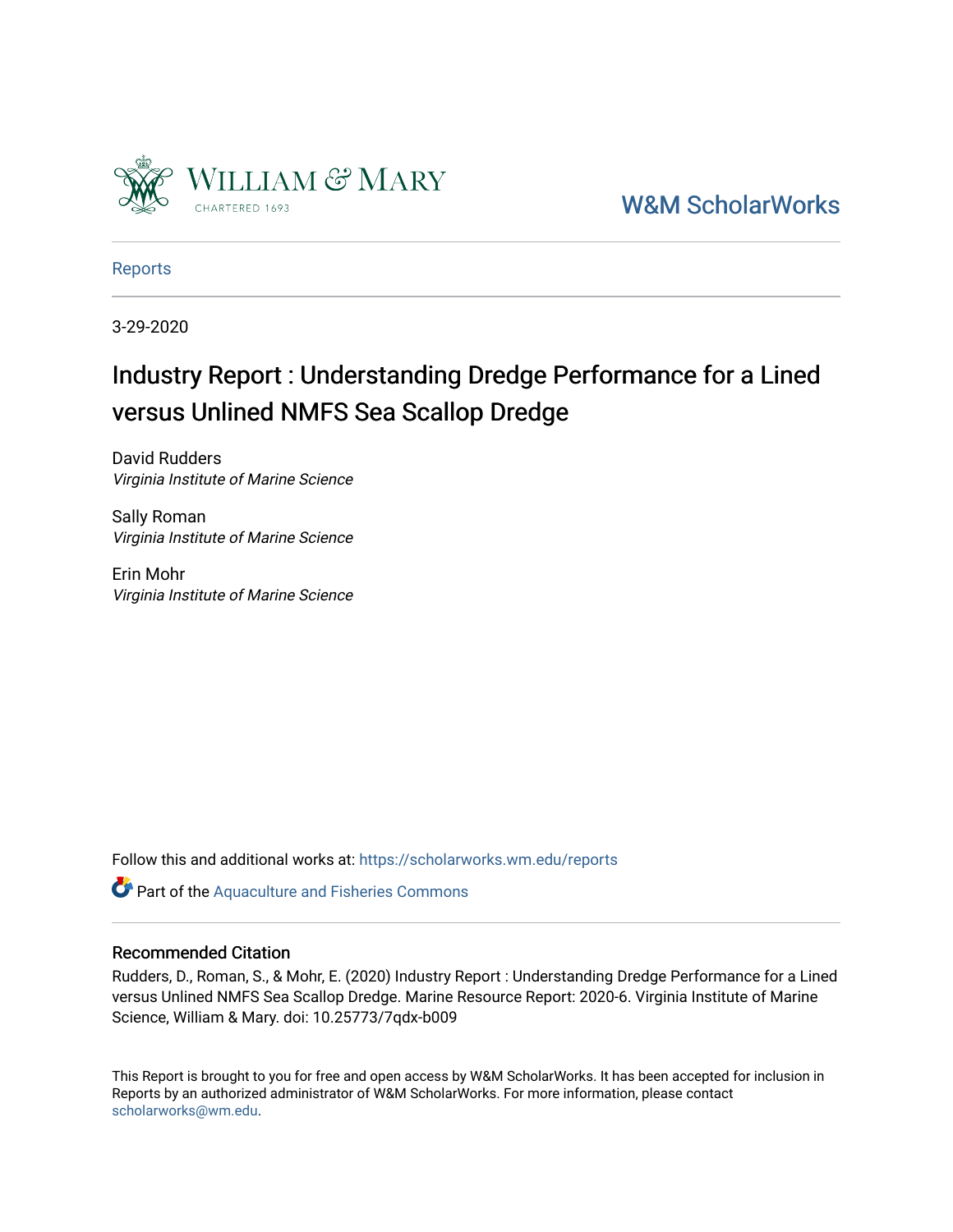## **Industry Report**

## **Understanding Dredge Performance for a Lined versus Unlined NMFS Sea Scallop Dredge**

VIMS Marine Resource Report: 2020-6

Submitted to:

Sea Scallop Fishing Industry

Submitted by:

David B. Rudders Sally A. Roman Erin Mohr

Virginia Institute of Marine Science William & Mary Gloucester Point, Virginia 23062

March 29, 2020



**VIRGINIA INSTITUTE OF MARINE SCIENCE MARINE ADVISORY PROGRAM**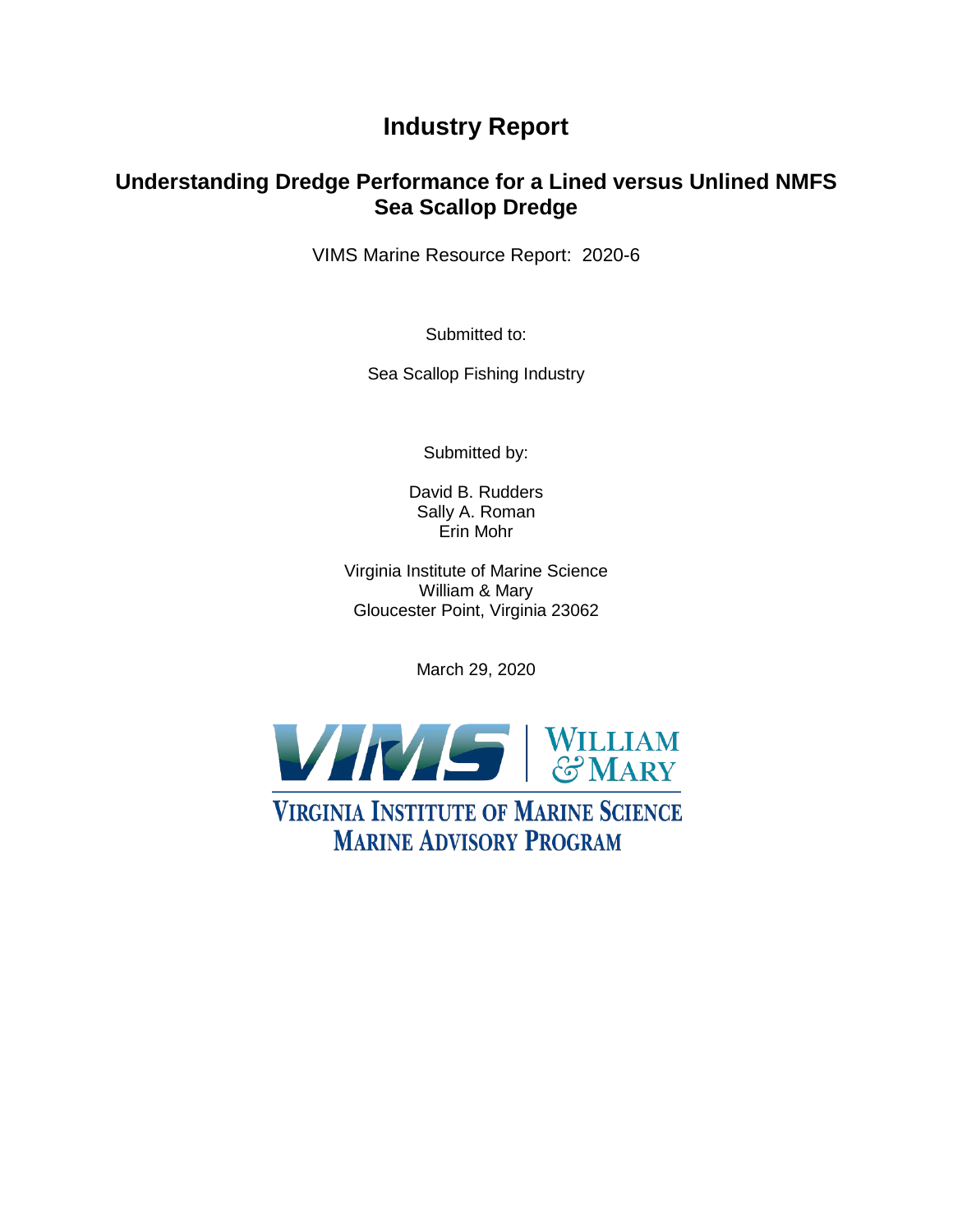#### **Project Summary**

The Virginia Institute of Marine Science (VIMS) tested a scale model of the sea scallop survey dredge in the flume tank at the Fisheries and Marine Institute of Memorial University over two days in March of 2019. This work was conducted to understand how the liner, survey protocols, and catch volume effect dredge performance. Tow speed, warp tension, maximum bag height, height at the twine top end, wire angle, wheel height of bottom, and dredge angle were measured for the trials. Tow speeds tested ranged from 3-4.5 kts. Video footage of trials was recorded and can be viewed at the VIMS Sea Scallop Program youtube channel: https://www.youtube.com/channel/UCUJpqwOCoiY89gd6Ok0rtxw.

Results indicated the liner did not negatively impact dredge performance compared to an unlined version of the survey dredge. The liner improved overall bag shape, dredge bag height, and twine top height, as well as hydrodynamic flow through the dredge. Other findings indicated catch volume increased dredge angle and the height of the wheel off bottom, especially as speed increased. Tow speeds should be kept under 4.3 kts to improve dredge performance and have the dredge fish more consistently.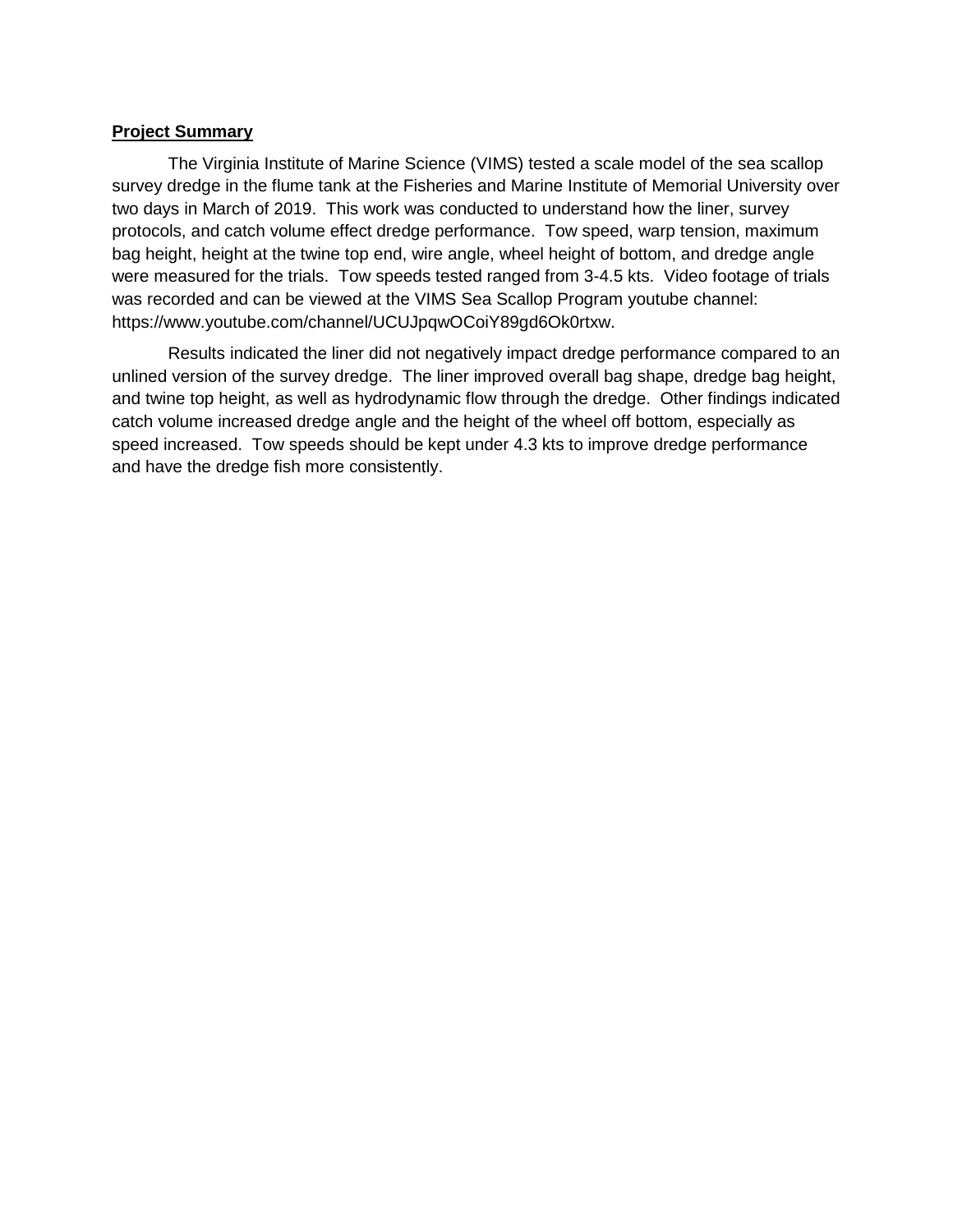## **Project Description**

#### *Survey Dredge and Protocols*

The standard National Marine Fisheries Service (NMFS) sea scallop survey dredge used since the 1970s is a New Bedford style dredge, 8 ft. in width and equipped with 2-inch rings, and 3.5-inch diamond mesh twine top (NEFSC, 2018). A 1.5-inch diamond mesh liner is installed in the dredge to retain small scallops that would otherwise pass through the rings. Survey protocols for fishing the dredge include a 15 minute tow duration, tow speed range of 3.8-4 kts and scope to depth ratio of 3:1.

## *Flume Tank*

Flume tank testing was conducted at the Fisheries and Marine Institute of Memorial University of Newfoundland's flume tank in St. John's Newfoundland. The flume tank facility has a data acquisition and flow monitoring system for data collection of dredge performance metrics (Marine Institute Fisheries and Marine Institute of Memorial University of Newfoundland, 2017) (Figure 1).



Figure 1. Image of the data acquisition system used to take measurements of the scale survey dredge. In this image the towing wire angle is being measured.

## *Scale Survey Dredge*

Mr. Tor Bendiksen of Reidar's Trawl Gear and Marine Supply Company in New Bedford, MA built a 1:6.65 scale survey dredge with a liner (Figure 2). Two scale towing wire diameters were tested to represent the different diameters used by VIMS (26.6 mm = 2 inch diameter wire) and the NMFS (16 mm = 9/16 inch diameter wire). We only report on trials in this report where the 26 mm tow wire was used since VIMS surveys are conducted on commercial vessels.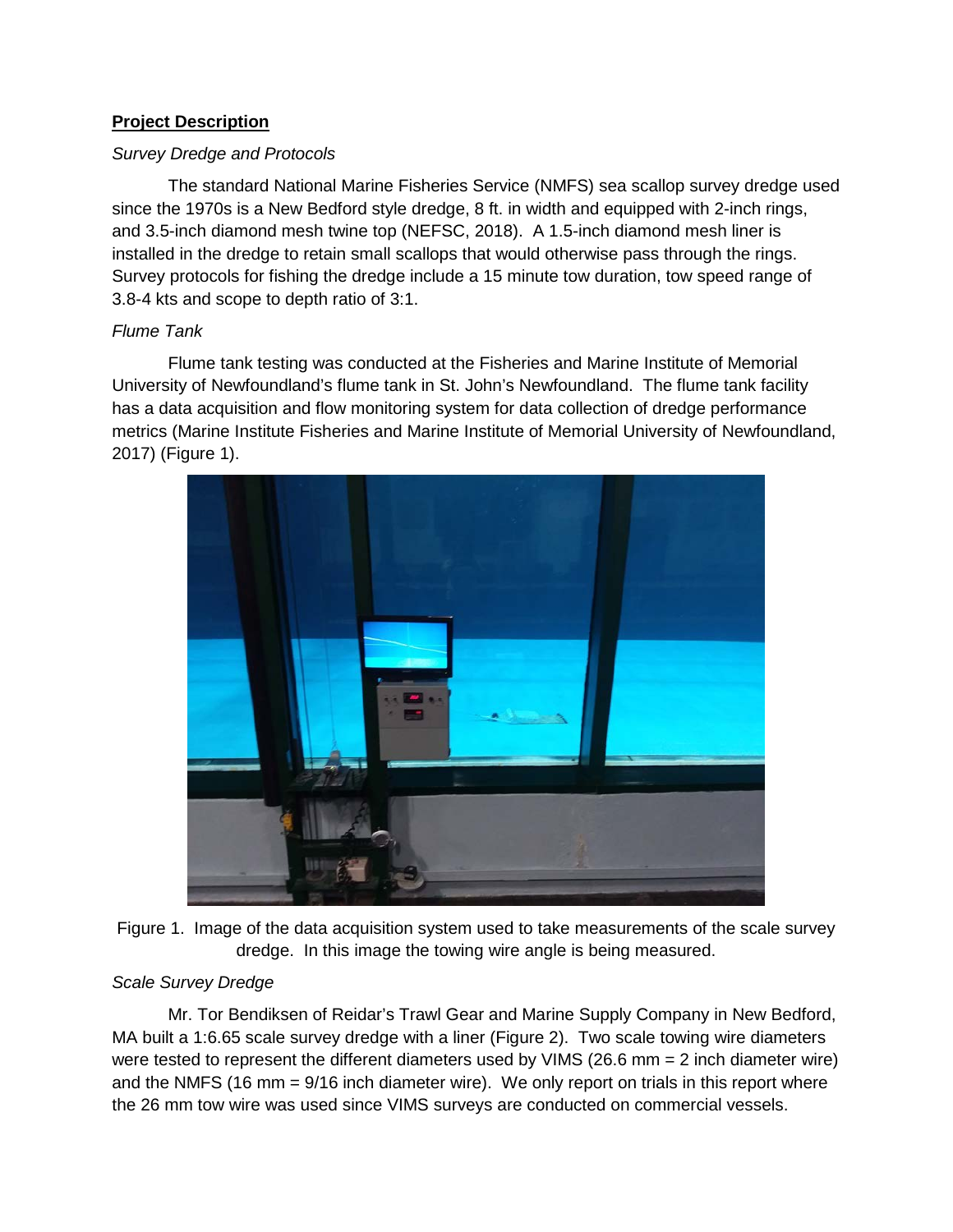## *Flume Tank Trials*

All trials on the first day were conducted with the liner installed and all trials on the second day were completed with the liner removed. Trials on day 2 were identical to day 1 trials to determine the effect of the dredge liner. The following measurements were taken using the data acquisition system for a subset of trials:

- Tow speed (kts). Controlled by the speed of the conveyer belt.
- Warp tension (unit kilogram-force (kgf))
- Maximum bag height (mm) (Figure 2, A)
- Height at the twine top end (mm) (Figure 2, B)
- Wire angle (degrees) (Figure 1)
- Height of the wheel of bottom (mm) (Figure 2, C)



Figure 2. Location of measurements taken for the maximum height of the bag (A), height at the twine top end (B), and height of the wheel of bottom (C).

The following trials were completed for the dredge configuration with the liner installed and again without the liner:

- 1. Regular Trials
	- 1.1. Dredge tested at speeds of 3, 3.5, 3.8, 4, and 4.5 kts at a 3:1 scope to depth ratio and 26.6 mm towing wire.
- 2. Simulated Catch Trials
	- 2.1. Dredge tested with simulated catch using 30, 100, 150, and 300 BioRings at speeds of 3, 3.5, 3.8, 4, and 4.5 kts at a 3:1 scope to depth ratio and 26.6 mm towing wire (Figure 3).
	- 2.2. Dredge tested with simulated catch of 100 BioRings at intervals of 0.1 kts from 4 to 4.5 kts with 26.6 mm towing wire.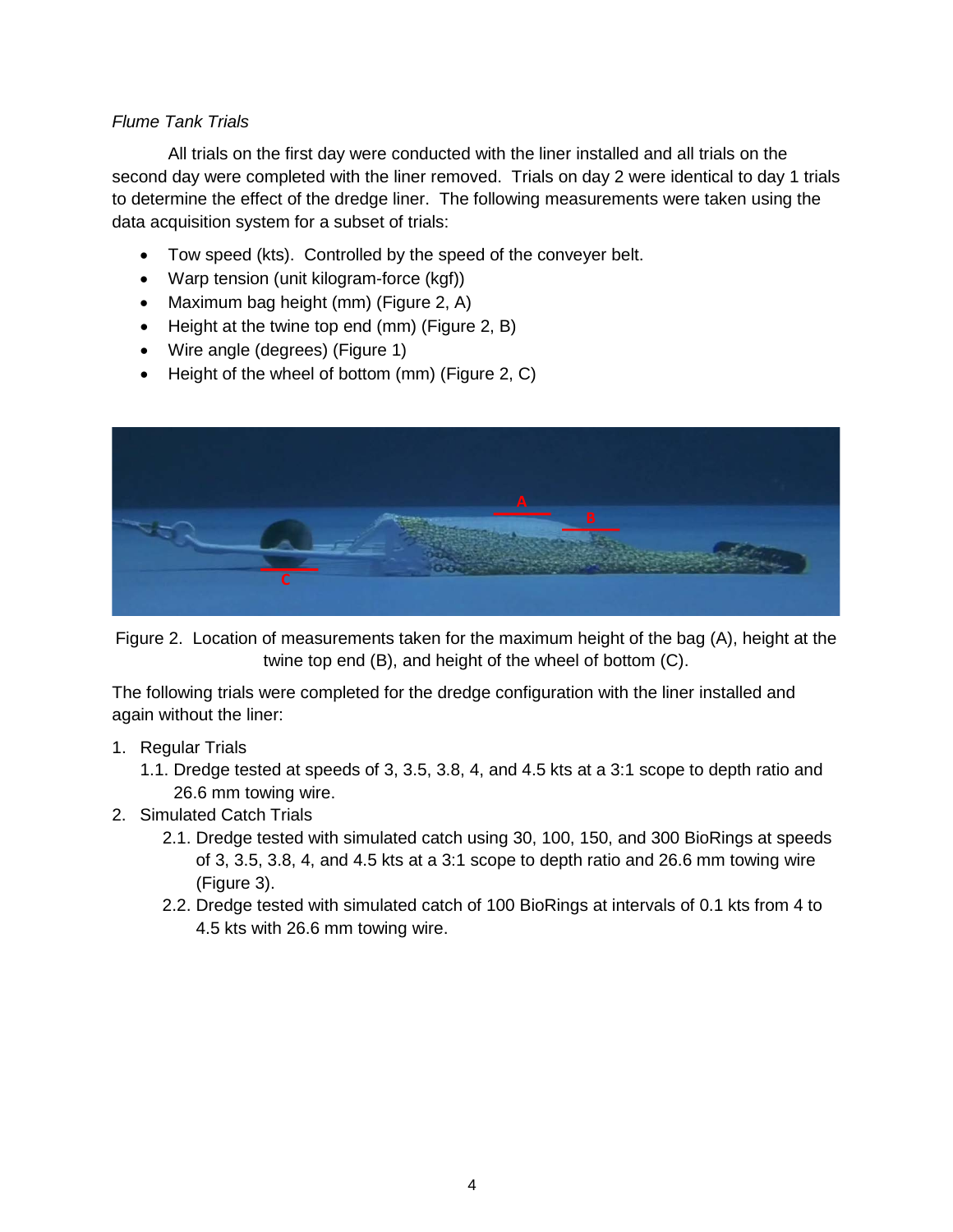

Figure 3. Image of a BioRing used to simulate catch in the scale survey dredge. Each BioRing either had a weight in the center of the ring or weight attached to the outside of the ring, as shown in this picture.

- 3. Hydrodynamic Catch Trials
	- 3.1. Dredge tested with simulated catch of 100 BioRings at 3.8 kts at a 3:1 scope to depth ratio and 26.6 mm towing wire. Dye tabs were fixed to the dredge to allow for visual examination of water flow through the dredge (Figure 4).
	- 3.2. Dredge tested with simulated catch of 100 BioRings at 3.8 kts at a 2.5:1 scope to depth ratio and 26.6 mm towing wire.



Figure 4. Image of scale survey dredge hydrodynamic trial with dye tabs.

- 4. Scope to Depth Ratio Trials
	- 4.1. Dredge tested with a simulated catch of 100 BioRings at a scope to depth ratio of 3.1:1, a speed of 3.8 kts, and 26.6 mm towing wire.
	- 4.2. Dredge tested with a simulated catch of 100 BioRings at scope to depth ratios of 2.5:1, 3.25:1, and 3.5:1 at a speed of 4.5 kts, and 26.6 mm towing wire.
	- 4.3. Dredge tested with a simulated catch of 100 BioRings at scope to depth ratios of 2.5:1, 3.25:1, and 3.5:1 at a speed of 4.5kts, and 16 mm towing wire.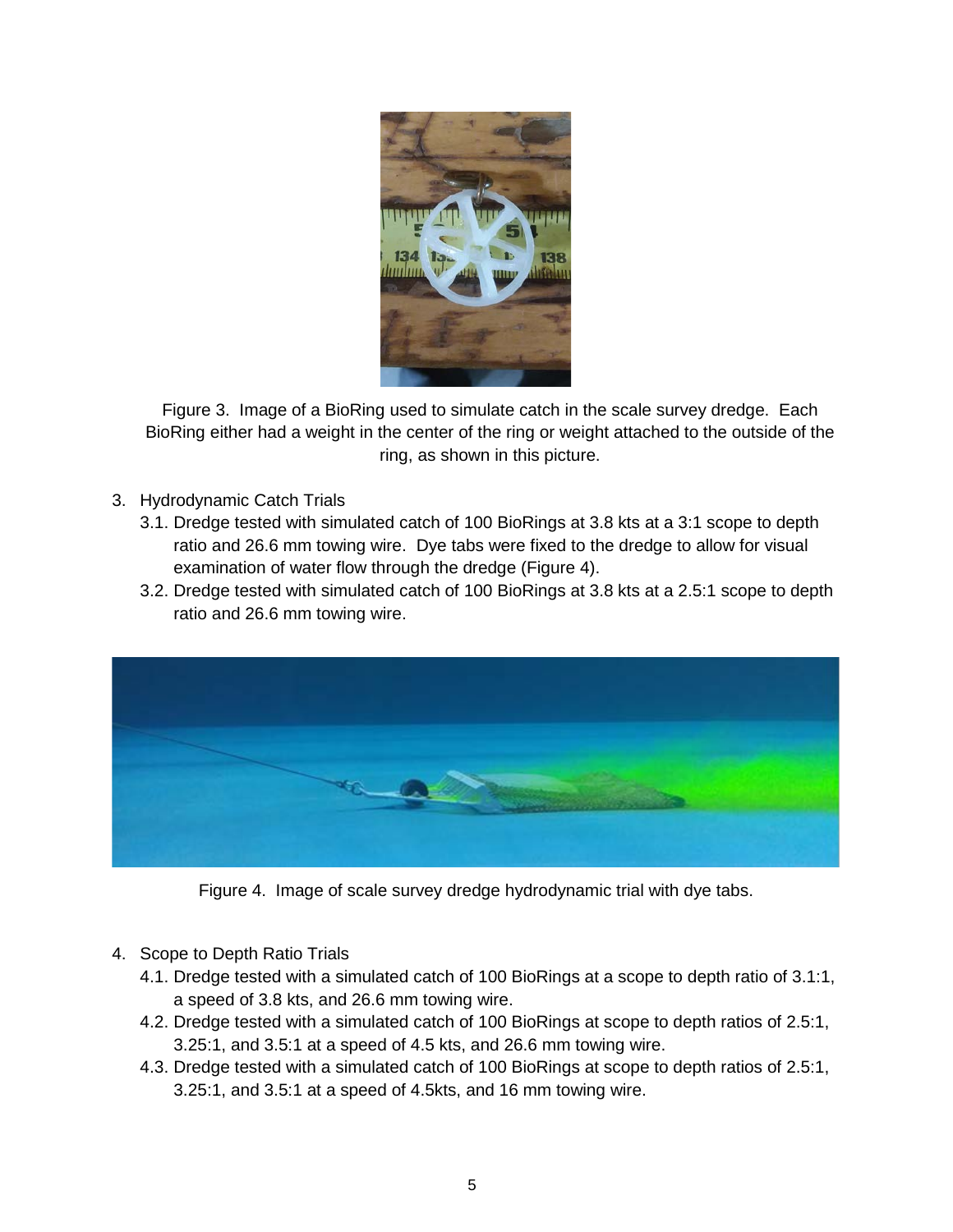## *Dredge Angle Calculations*

Dredge angle was calculated by from still images from each video. The software program ImageJ was used to calculate dredge angle by drawing one line from the goose neck to the back end of the heel of the shoe. A second line was drawn parallel to the flume tank conveyor belt to the back end of the heel of the shoe. The angle calculated from the ImageJ software was recorded as the dredge angle (Figure 5).



Figure 5. Still image from one flume tank trial with dredge angle lines and angle calculated from the lines (upper left corner) using ImageJ.

## **Results**

Tables 1-2 provide measurement data for trials. Figures 6-13 provide graphical interpretations of the different measurements taken by trial.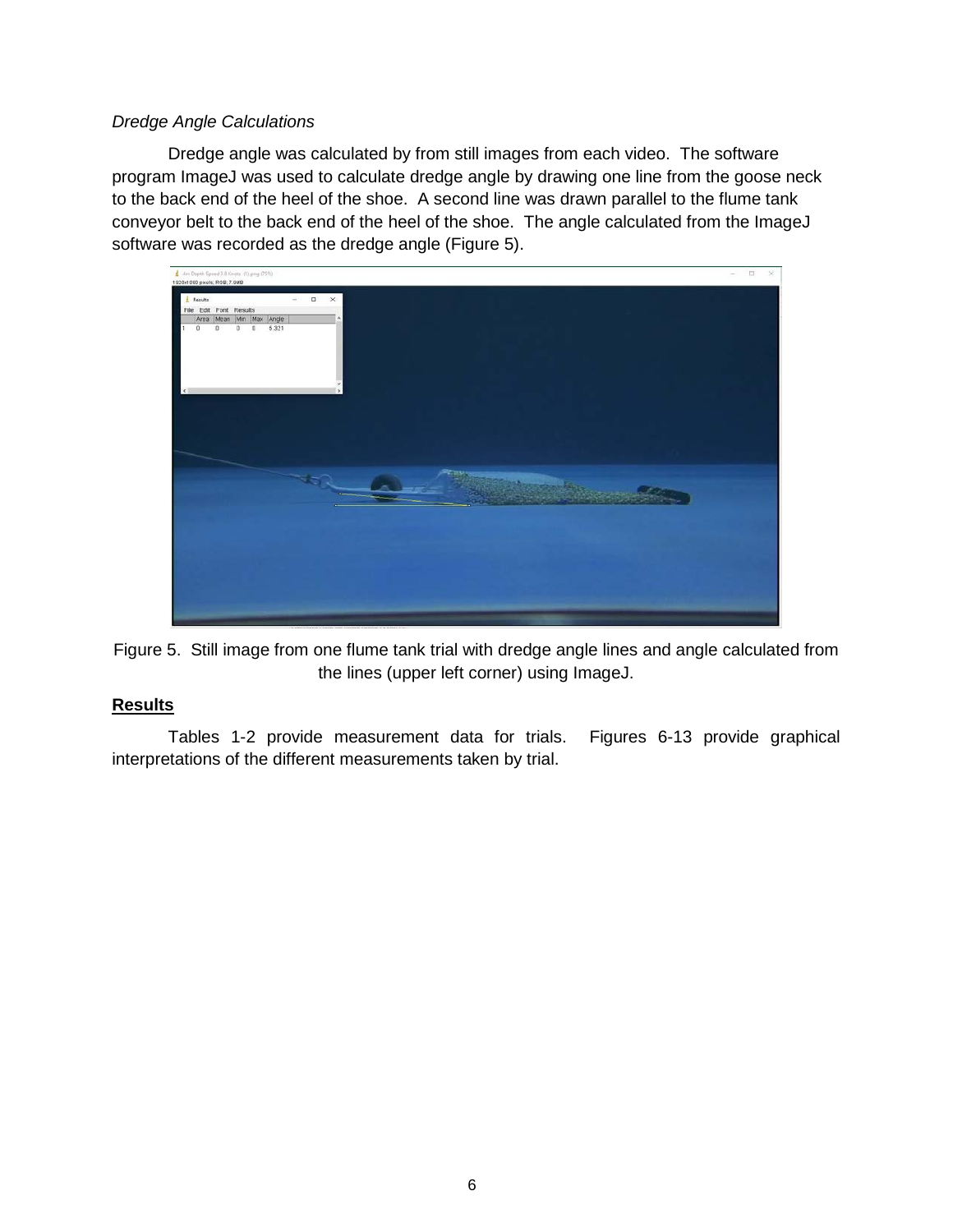Table 1. Measurements taken for trials with no catch, a 26 mm tow wire, and speeds of 3, 3.5, 3.8, 4, and 4.5 kts. Trials were completed with the liner installed and without a liner, indicated by the Liner in Dredge column. Measurements include warp tension (kgf), maximum bag height (mm), height at the twine top end (mm), warp angle (degrees), wheel height of bottom (mm), and dredge angle (degrees).

| Liner in<br>Dredge | Tow<br>Speed<br>(kts) | Warp<br>Tension<br>(kgf) | Maximum<br>Bag Height<br>(mm) | Height at<br>Twine Top<br>End (mm) | Warp<br>Angle<br>(degrees) | Wheel<br>Height off<br><b>Bottom</b><br>(mm) | Dredge<br>Angle<br>(degrees) |
|--------------------|-----------------------|--------------------------|-------------------------------|------------------------------------|----------------------------|----------------------------------------------|------------------------------|
| Y                  | 3                     | 431.12                   | 405.65                        | 312.55                             | 11.00                      | $\mathbf 0$                                  | 4.84                         |
| Y                  | 3.5                   | 498.76                   | 418.95                        | 319.20                             | 12.80                      | $\mathbf 0$                                  | 4.94                         |
| Y                  | 3.8                   | 546.99                   | 418.95                        | 339.15                             | 13.70                      | $\mathbf 0$                                  | 5.39                         |
| Υ                  | $\overline{4}$        | 591.98                   | 438.90                        | 352.45                             | 14.70                      | $\mathbf 0$                                  | 5.29                         |
| Y                  | 4.5                   | 684.03                   | 452.20                        | 372.40                             | 16.40                      | 59.85                                        | 6.66                         |
| $\mathsf{N}$       | 3                     | 399.95                   | 399.00                        | 219.45                             | 9.30                       | $\mathbf 0$                                  | 5.16                         |
| $\mathsf{N}$       | 3.5                   | 468.47                   | 405.65                        | 239.40                             | 11.60                      | $\mathbf 0$                                  | 5.30                         |
| N                  | 3.8                   | 522.87                   | 405.65                        | 259.35                             | 13.30                      | $\mathbf 0$                                  | 5.32                         |
| $\mathsf{N}$       | $\overline{4}$        | 546.69                   | 405.65                        | 279.30                             | 14.20                      | $\mathbf 0$                                  | 5.34                         |
| N                  | 4.5                   | 622.27                   | 425.60                        | 299.25                             | 15.50                      | 26.6                                         | 5.52                         |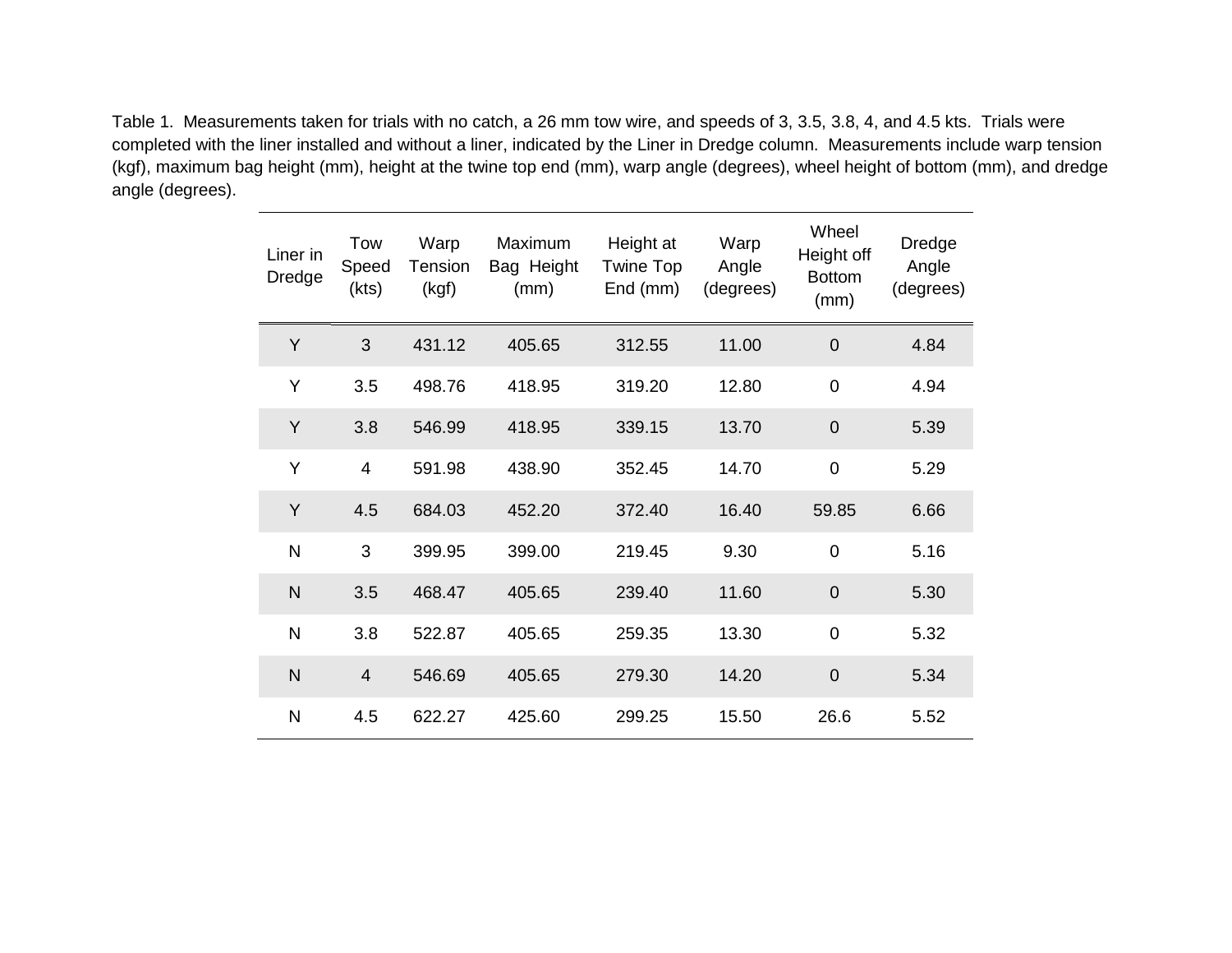Table 2. Measurements taken for trials with simulated catch, 26 mm tow wire, and speeds of 3-4.5 kts. Trials were completed with the liner installed and without a liner, indicated by the Liner in Dredge column. The number of BioRings is indicated in the Catch Volume column. Measurements include warp tension (kgf), maximum bag height (mm), height at the twine top end (mm), warp angle (degrees), wheel height of bottom (mm), and dredge angle (degrees). For the last 12 columns only dredge angle was calculated.

| Liner in<br><b>Dredge</b> | Catch<br>Volume        | Tow<br>Speed<br>(kts) | Warp<br>Tension<br>(kgf) | Maximum<br>Bag Height<br>(mm) | Height at<br><b>Twine Top</b><br>End (mm) | Warp<br>Angle<br>(degrees) | Wheel<br>Height off<br><b>Bottom</b><br>(mm) | Dredge<br>Angle<br>(degrees) |
|---------------------------|------------------------|-----------------------|--------------------------|-------------------------------|-------------------------------------------|----------------------------|----------------------------------------------|------------------------------|
| Y                         | 30<br><b>BioRings</b>  | $\mathfrak{B}$        | 450.53                   | 399.00                        | 266.00                                    | 11.00                      | $\boldsymbol{0}$                             | 4.72                         |
| Y                         | 30<br><b>BioRings</b>  | 3.5                   | 525.81                   | 412.30                        | 292.60                                    | 13.20                      | $\mathbf 0$                                  | 4.96                         |
| Y                         | 30<br><b>BioRings</b>  | 3.8                   | 563.46                   | 425.60                        | 319.20                                    | 14.00                      | $\overline{0}$                               | 5.57                         |
| Y                         | 30<br><b>BioRings</b>  | 4                     | 600.80                   | 418.95                        | 325.85                                    | 14.80                      | $\mathbf 0$                                  | 5.71                         |
| Y                         | 30<br><b>BioRings</b>  | 4.5                   | 688.73                   | 445.55                        | 379.05                                    | 16.60                      | 66.50                                        | 6.60                         |
| Y                         | 100<br><b>BioRings</b> | $\sqrt{3}$            | 469.94                   | 399.00                        | 339.15                                    | 11.60                      | $\mathbf 0$                                  | 4.88                         |
| Y                         | 100<br><b>BioRings</b> | 3.5                   | 555.22                   | 405.65                        | 379.05                                    | 13.80                      | $\boldsymbol{0}$                             | 5.19                         |
| Y                         | 100<br><b>BioRings</b> | 3.8                   | 593.75                   | 418.95                        | 372.40                                    | 14.40                      | $\mathbf 0$                                  | 5.12                         |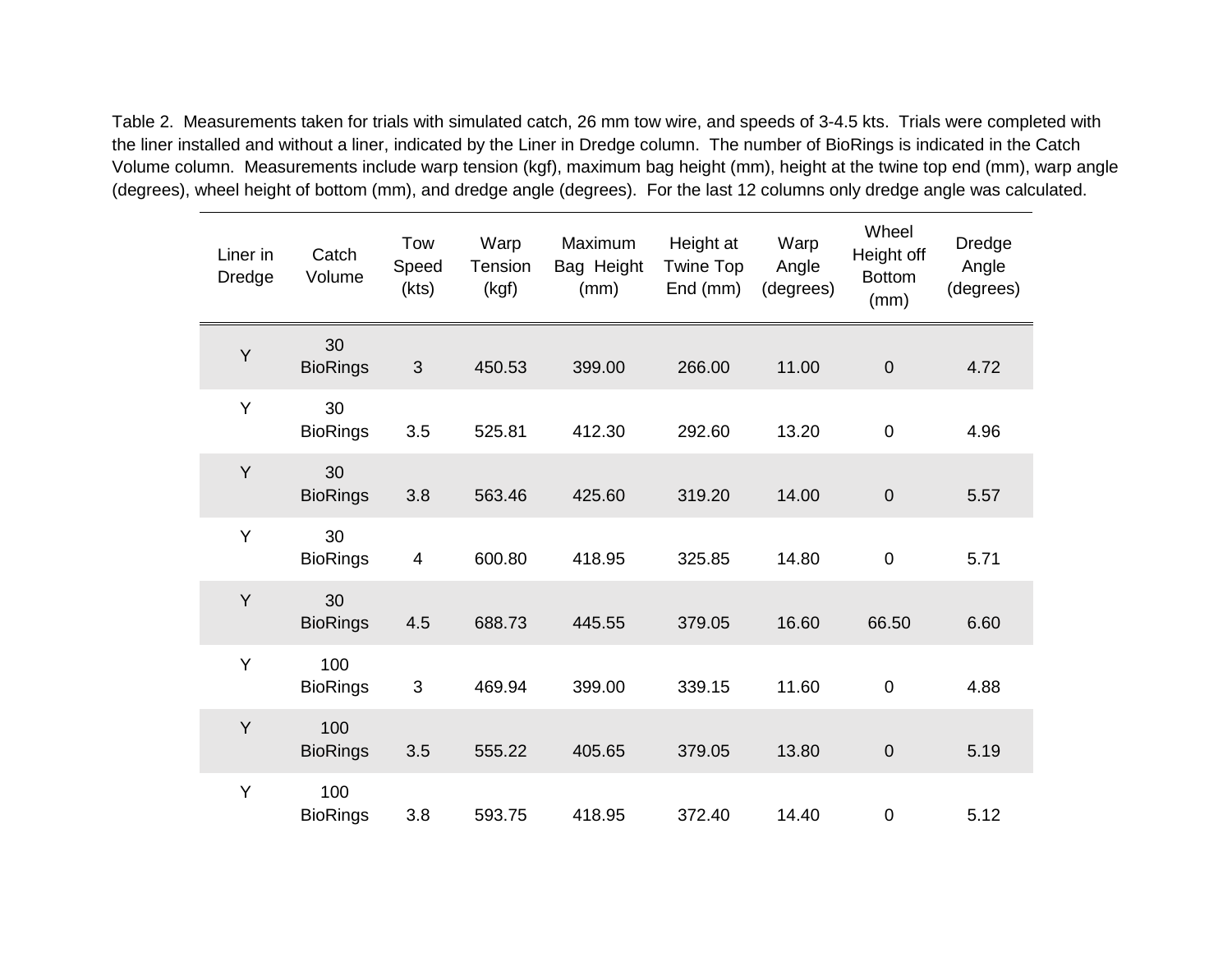| Y | 100<br><b>BioRings</b> | $\overline{4}$          | 625.51 | 412.30 | 379.05 | 14.80 | 19.95            | 5.35 |
|---|------------------------|-------------------------|--------|--------|--------|-------|------------------|------|
| Y | 100<br><b>BioRings</b> | 4.5                     | 700.20 | 445.55 | 392.35 | 16.50 | 66.50            | 7.05 |
| Y | 150<br><b>BioRings</b> | $\mathfrak{B}$          | 487.58 | 405.65 | 379.05 | 11.40 | $\boldsymbol{0}$ | 5.30 |
| Y | 150<br><b>BioRings</b> | 3.5                     | 569.04 | 418.95 | 399.00 | 13.30 | $\boldsymbol{0}$ | 5.21 |
| Y | 150<br><b>BioRings</b> | 3.8                     | 618.74 | 438.90 | 405.65 | 14.60 | $\pmb{0}$        | 5.05 |
| Y | 150<br><b>BioRings</b> | $\overline{\mathbf{4}}$ | 644.62 | 452.20 | 405.65 | 15.30 | 13.30            | 5.27 |
| Y | 150<br><b>BioRings</b> | 4.5                     | 741.08 | 478.80 | 452.20 | 16.80 | 99.75            | 7.84 |
| Y | 300<br><b>BioRings</b> | $\mathfrak{B}$          | 499.94 | 538.65 | 532.00 | 11.90 | $\mathbf 0$      | 5.41 |
| Y | 300<br><b>BioRings</b> | 3.5                     | 591.98 | 585.20 | 551.95 | 13.80 | $\boldsymbol{0}$ | 5.26 |
| Y | 300<br><b>BioRings</b> | 3.8                     | 644.92 | 585.20 | 571.90 | 14.50 | $\pmb{0}$        | 5.60 |
| Y | 300<br><b>BioRings</b> | $\overline{\mathbf{4}}$ | 677.56 | 591.85 | 578.55 | 15.10 | 39.90            | 5.95 |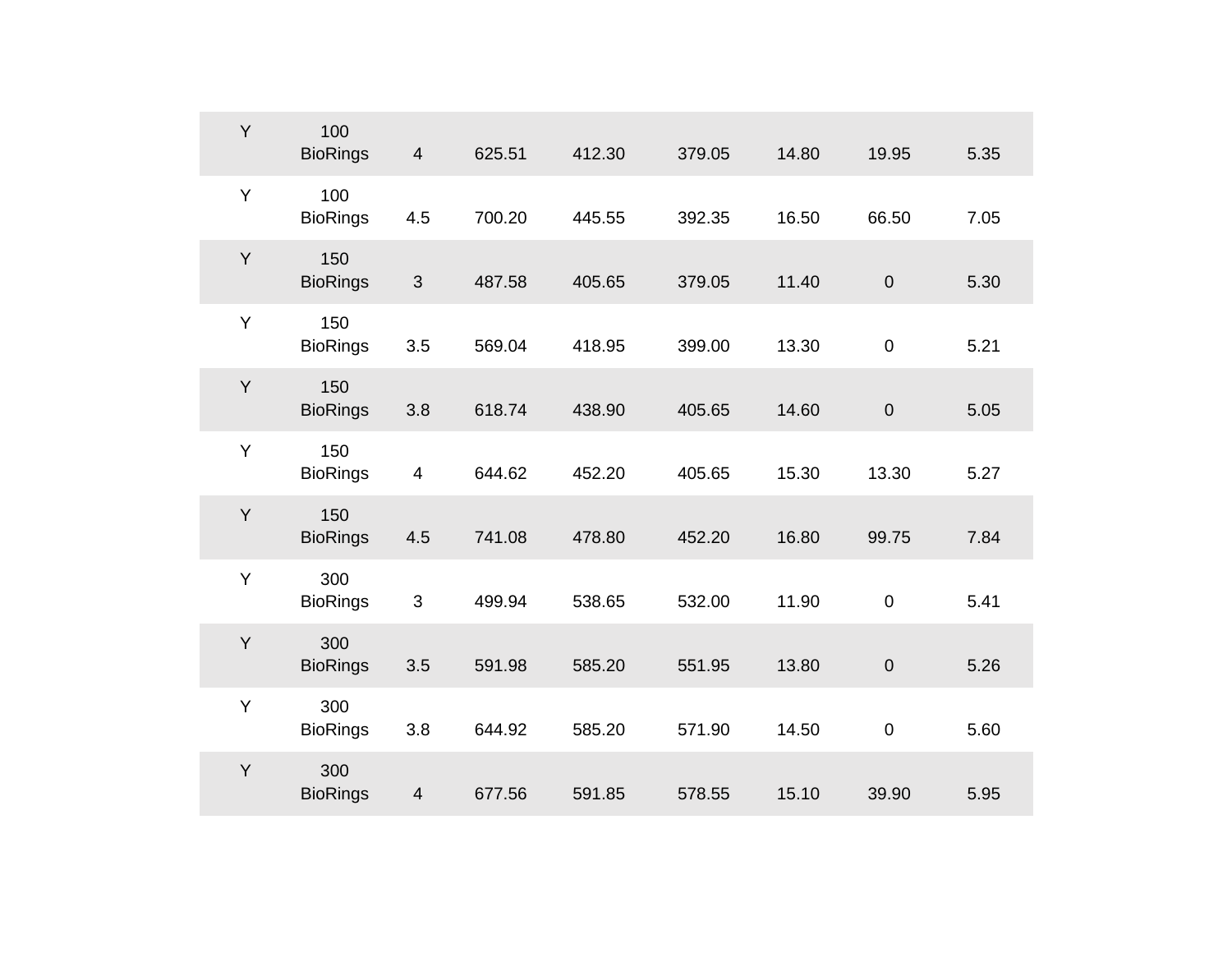| Υ            | 300<br><b>BioRings</b> | 4.5                     | 788.43 | 625.10 | 598.50 | 16.40 | 106.40           | 9.08 |
|--------------|------------------------|-------------------------|--------|--------|--------|-------|------------------|------|
| ${\sf N}$    | 30<br><b>BioRings</b>  | $\mathfrak{S}$          | 411.12 | 392.35 | 246.05 | 10.30 | $\pmb{0}$        | 4.99 |
| $\mathsf{N}$ | 30<br><b>BioRings</b>  | 3.5                     | 488.76 | 399.00 | 272.65 | 12.10 | $\pmb{0}$        | 5.21 |
| ${\sf N}$    | 30<br><b>BioRings</b>  | 3.8                     | 528.76 | 405.65 | 312.55 | 13.20 | $\pmb{0}$        | 5.36 |
| $\mathsf{N}$ | 30<br><b>BioRings</b>  | $\overline{4}$          | 552.87 | 412.30 | 319.20 | 14.20 | $\pmb{0}$        | 5.45 |
| ${\sf N}$    | 30<br><b>BioRings</b>  | 4.5                     | 636.09 | 432.25 | 345.80 | 15.70 | 39.90            | 5.69 |
| $\mathsf{N}$ | 100<br><b>BioRings</b> | $\mathbf{3}$            | 446.12 | 405.65 | 312.55 | 10.80 | $\boldsymbol{0}$ | 5.27 |
| $\mathsf{N}$ | 100<br><b>BioRings</b> | 3.5                     | 518.46 | 405.65 | 319.20 | 13.20 | $\mathbf 0$      | 5.20 |
| $\mathsf{N}$ | 100<br><b>BioRings</b> | 3.8                     | 574.34 | 405.65 | 345.80 | 14.40 | $\pmb{0}$        | 5.25 |
| $\mathsf{N}$ | 100<br><b>BioRings</b> | $\overline{\mathbf{4}}$ | 600.80 | 418.95 | 365.75 | 14.60 | $\boldsymbol{0}$ | 5.56 |
| $\mathsf{N}$ | 100<br><b>BioRings</b> | 4.5                     | 679.91 | 438.90 | 379.05 | 0.00  | 39.90            | 6.73 |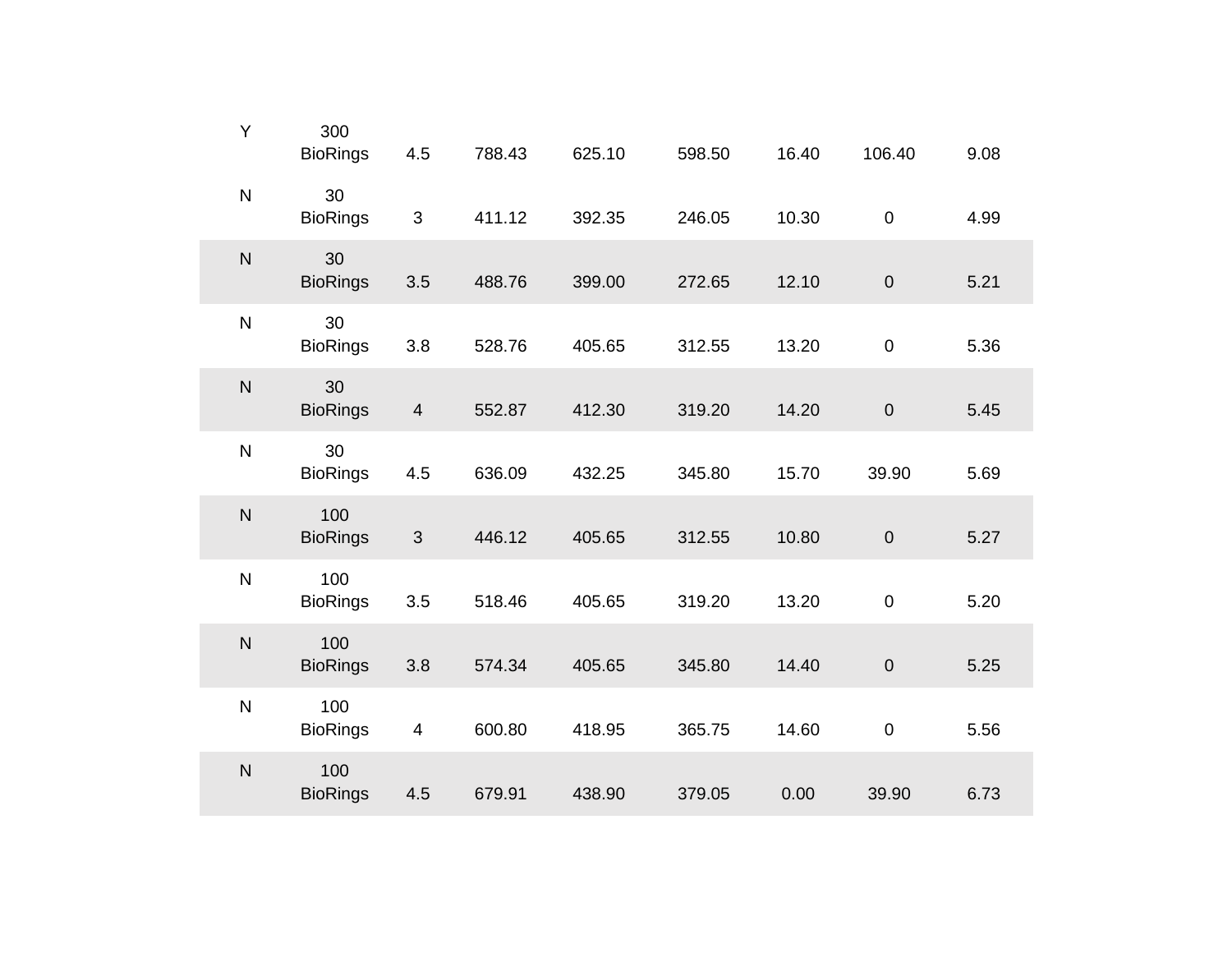| $\overline{\mathsf{N}}$ | 150<br><b>BioRings</b> | $\sqrt{3}$              | 427.30 | 438.90 | 399.00 | 10.90 | $\mathbf 0$ | 5.10 |
|-------------------------|------------------------|-------------------------|--------|--------|--------|-------|-------------|------|
| N                       | 150<br><b>BioRings</b> | 3.5                     | 529.93 | 445.55 | 412.30 | 13.70 | $\pmb{0}$   | 5.43 |
| $\overline{\mathsf{N}}$ | 150<br><b>BioRings</b> | 3.8                     | 567.28 | 438.90 | 405.65 | 14.50 | $\mathbf 0$ | 5.42 |
| N                       | 150<br><b>BioRings</b> | $\overline{4}$          | 614.92 | 438.90 | 399.00 | 15.30 | $\pmb{0}$   | 5.34 |
| $\overline{\mathsf{N}}$ | 150<br><b>BioRings</b> | 4.5                     | 682.56 | 438.90 | 405.65 | 16.40 | 33.25       | 6.17 |
| N                       | 300<br><b>BioRings</b> | $\mathfrak{S}$          | 471.41 | 545.30 | 545.30 | 11.60 | $\pmb{0}$   | 5.43 |
| $\overline{\mathsf{N}}$ | 300<br><b>BioRings</b> | 3.5                     | 580.81 | 545.30 | 545.30 | 13.50 | $\pmb{0}$   | 5.60 |
| $\overline{\mathsf{N}}$ | 300<br><b>BioRings</b> | 3.8                     | 638.74 | 551.95 | 551.95 | 14.40 | 19.95       | 5.57 |
| $\overline{N}$          | 300<br><b>BioRings</b> | $\overline{4}$          | 677.56 | 545.30 | 545.30 | 15.10 | 26.60       | 5.69 |
| N                       | 300<br><b>BioRings</b> | 4.5                     | 774.61 | 571.90 | 571.90 | 16.10 | 59.85       | 8.96 |
| Y                       | 100<br><b>BioRings</b> | $\overline{\mathbf{4}}$ |        |        |        |       |             | 5.43 |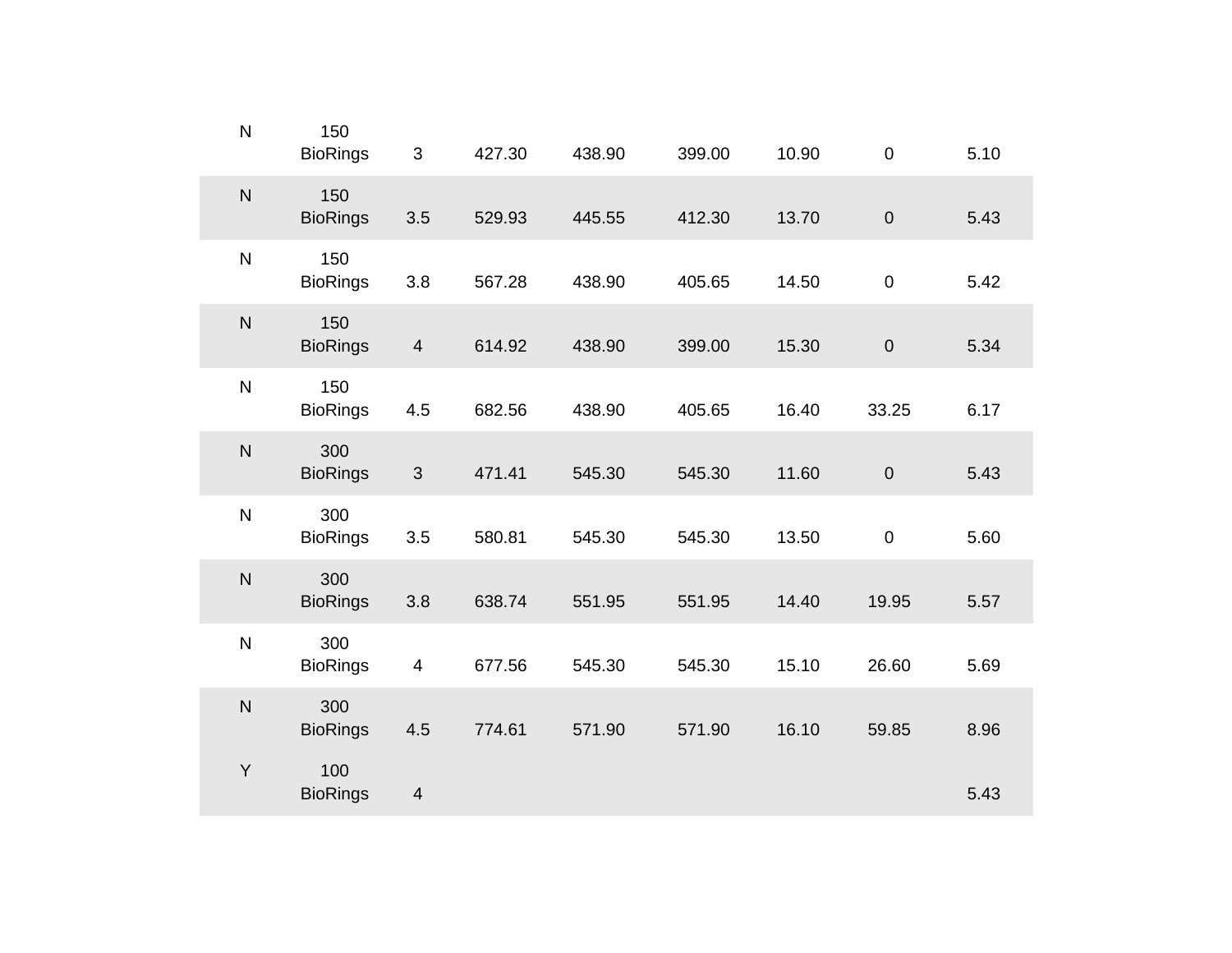| Y         | 100<br><b>BioRings</b> | 4.1                     |  | 5.03 |
|-----------|------------------------|-------------------------|--|------|
| Y         | 100<br><b>BioRings</b> | 4.2                     |  | 5.29 |
| Y         | 100<br><b>BioRings</b> | 4.3                     |  | 5.64 |
| Y         | 100<br><b>BioRings</b> | 4.4                     |  | 6.05 |
| $\sf Y$   | 100<br><b>BioRings</b> | 4.5                     |  | 6.82 |
| ${\sf N}$ | 100<br><b>BioRings</b> | $\overline{\mathbf{4}}$ |  | 5.64 |
| ${\sf N}$ | 100<br><b>BioRings</b> | 4.1                     |  | 5.77 |
| ${\sf N}$ | 100<br><b>BioRings</b> | 4.2                     |  | 5.66 |
| ${\sf N}$ | 100<br><b>BioRings</b> | 4.3                     |  | 6.02 |
| ${\sf N}$ | 100<br><b>BioRings</b> | 4.4                     |  | 6.68 |
| ${\sf N}$ | 100<br><b>BioRings</b> | 4.5                     |  | 6.80 |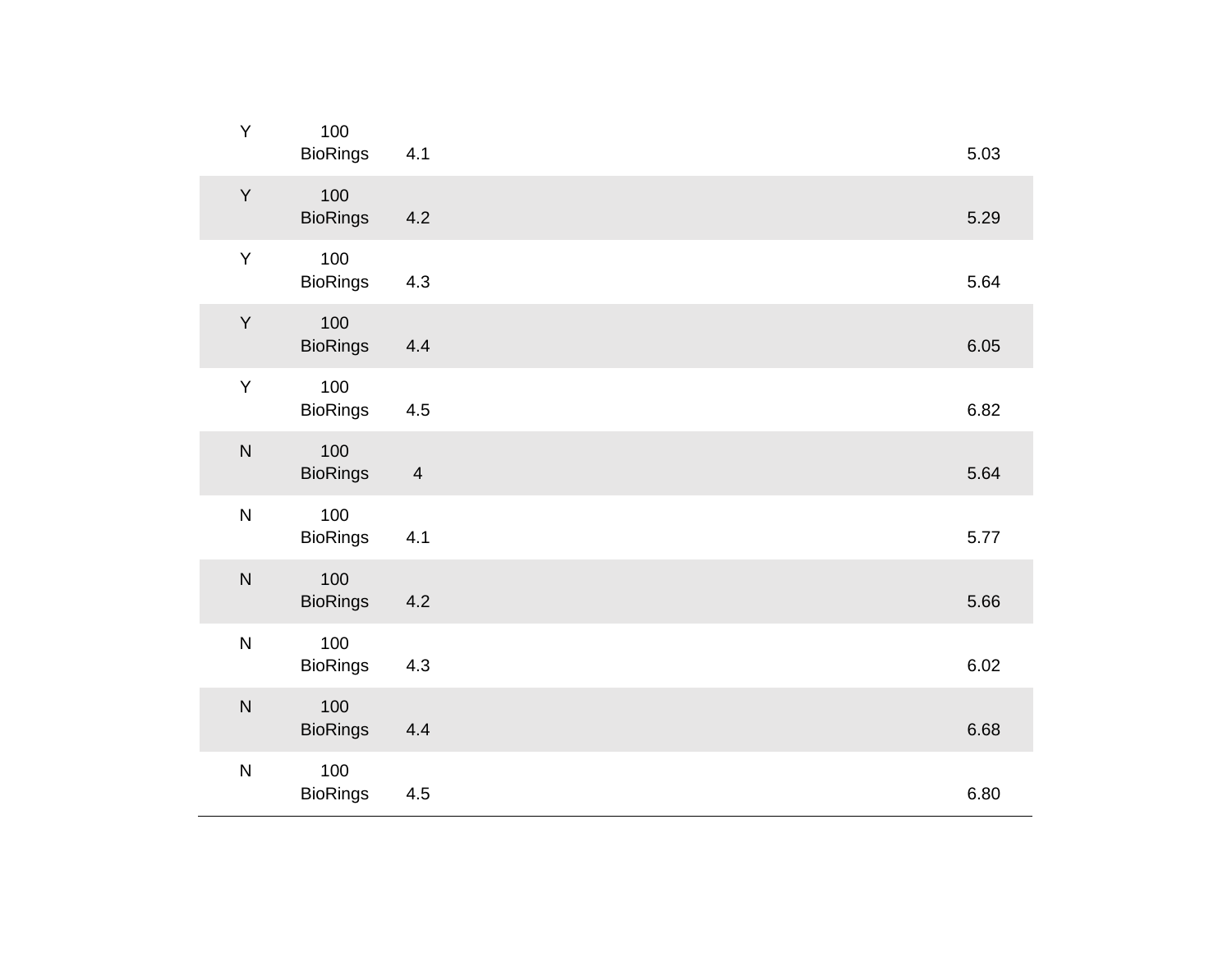

Figure 6. Plots of warp tension (kgf), bag height (mm), twine top height (mm), wheel height (mm), tow wire angle (degrees), and dredge angle (degrees) measurements taken for trials at speeds of 3, 3.5, 3.8, 4, and 4.5 kts, a 3:1 scope to depth ratio, no catch, and a 26 mm tow wire for the lined (red) and unlined (blue) dredge.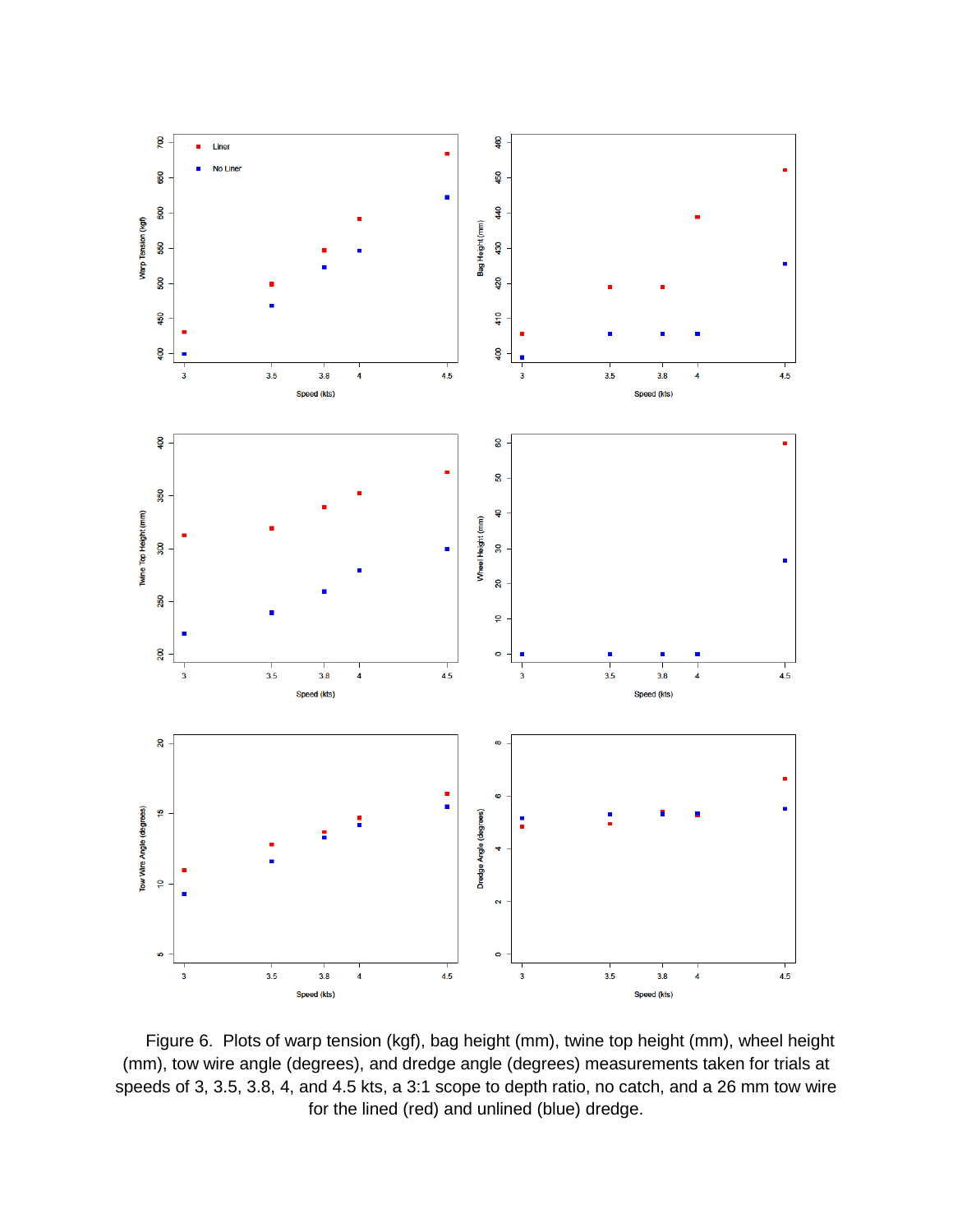

Figure 7. Plots of warp tension (kgf) measurements taken for the simulated catch trials of 30, 100, 150, and 300 BioRings at speeds of 3, 3.5, 3.8, 4, and 4.5 kts, a 3:1 scope to depth ratio, and a 26 mm tow wire for the lined (red) and unlined (blue) dredge.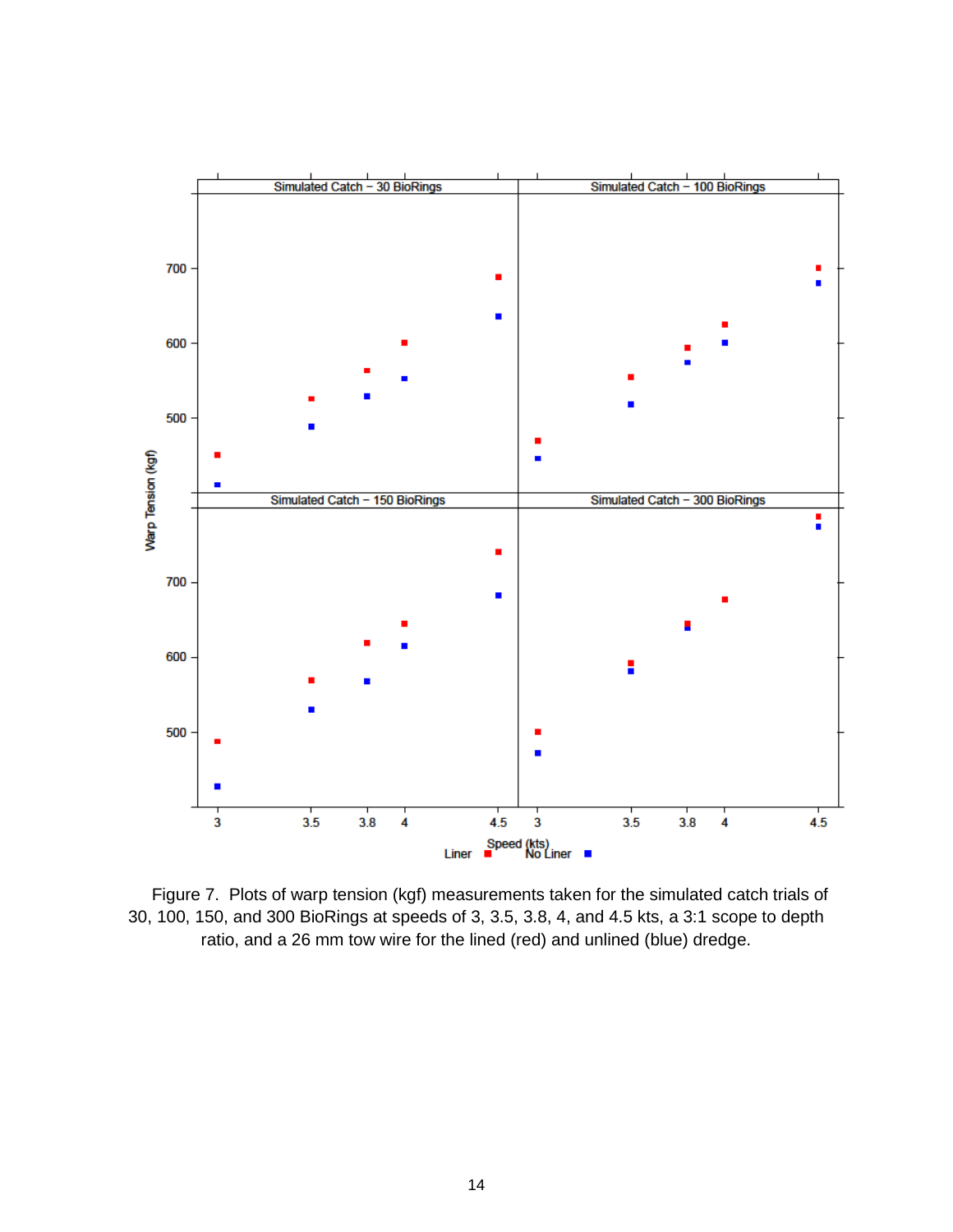

Figure 8. Plots of bag height (mm) measurements taken for the simulated catch trials of 30, 100, 150, and 300 BioRings at speeds of 3, 3.5, 3.8, 4, and 4.5 kts, a 3:1 scope to depth ratio, and a 26 mm tow wire for the lined (red) and unlined (blue) dredge.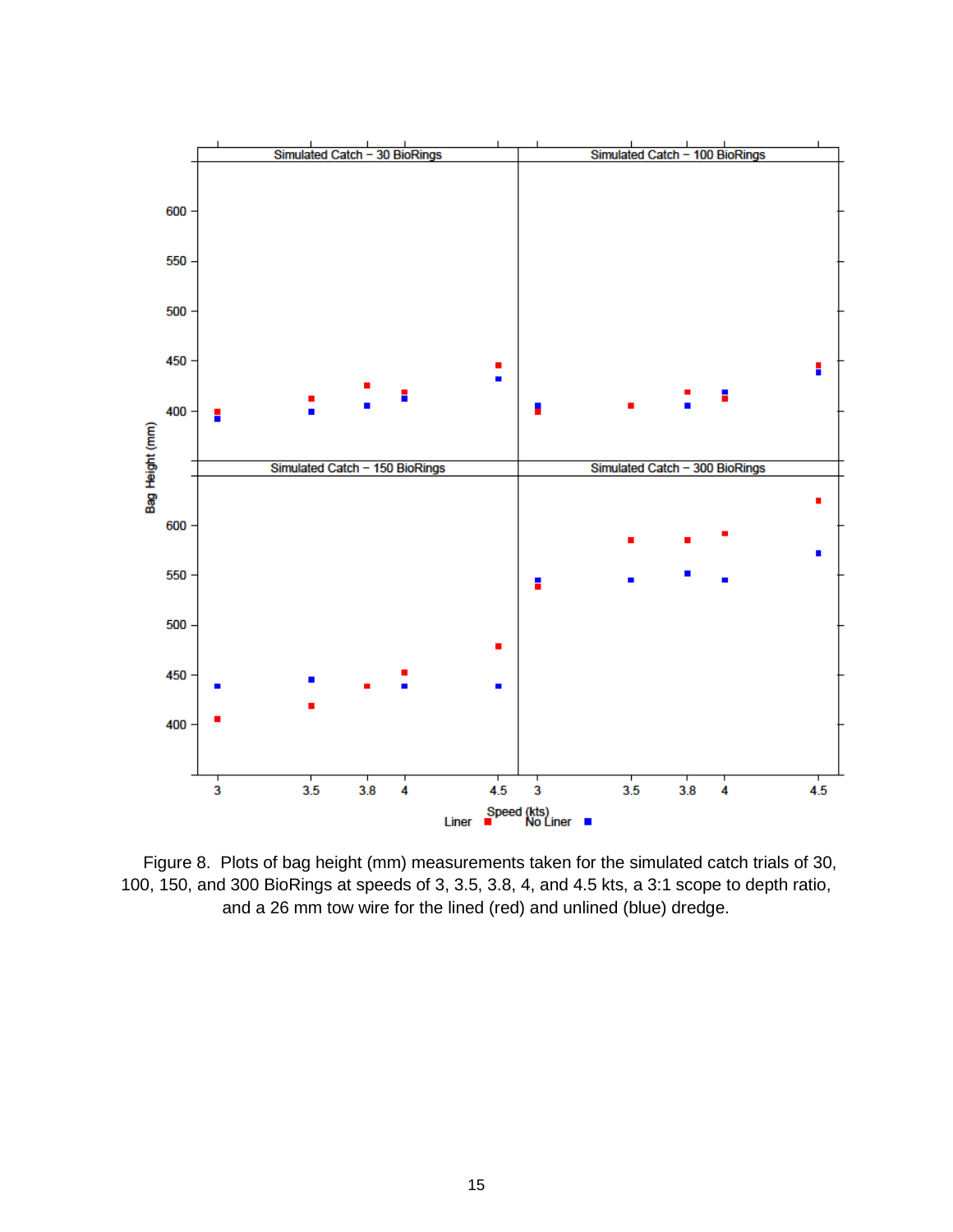

Figure 9. Plots of twine top height (mm) measurements taken for the simulated catch trials of 30, 100, 150, and 300 BioRings at speeds of 3, 3.5, 3.8, 4, and 4.5 kts, a 3:1 scope to depth ratio, and a 26 mm tow wire for the lined (red) and unlined (blue) dredge.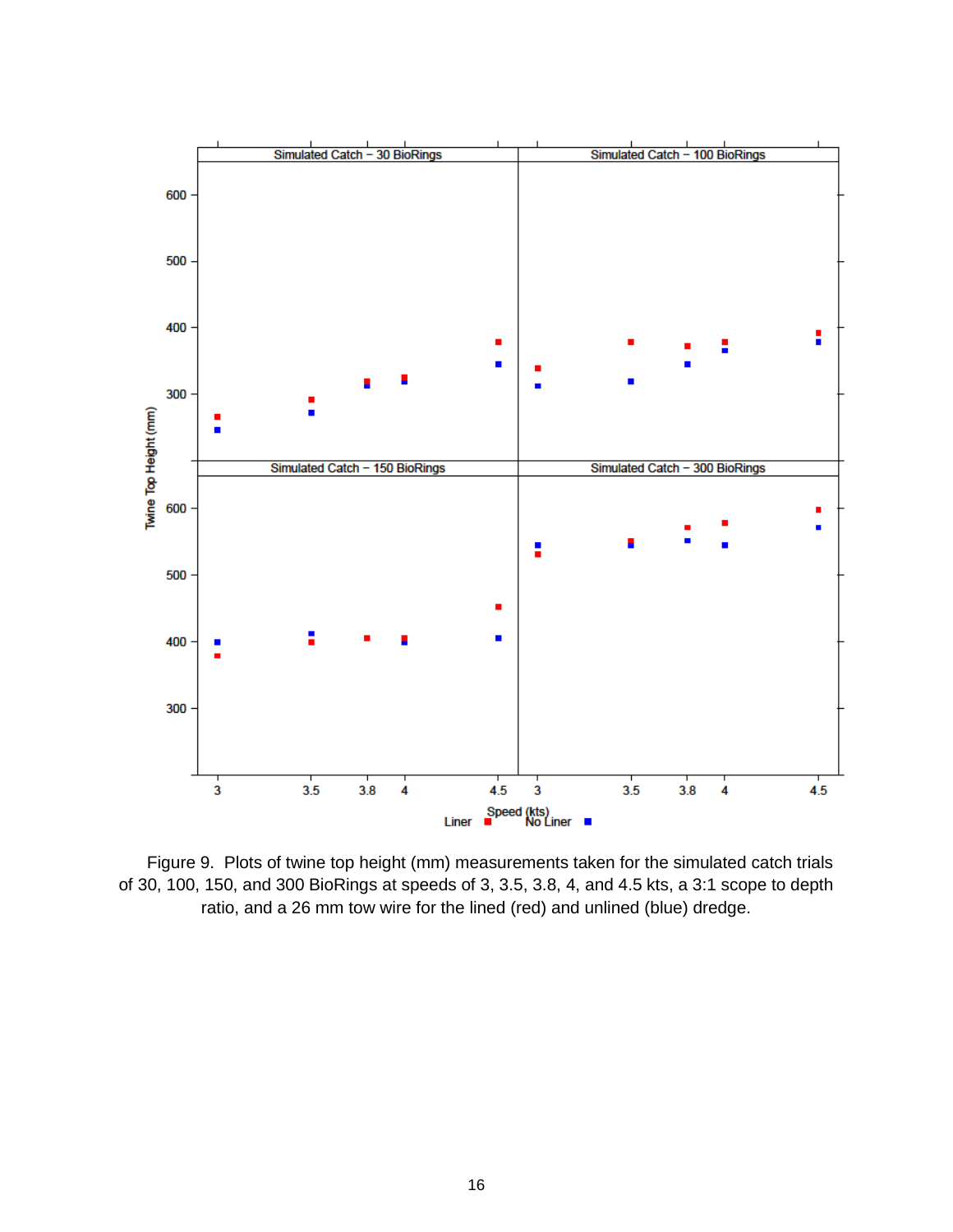

Figure 10. Plots of wheel height (mm) measurements taken for the simulated catch trials of 30, 100, 150, and 300 BioRings at speeds of 3, 3.5, 3.8, 4, and 4.5 kts, a 3:1 scope to depth ratio, and a 26 mm tow wire for the lined (red) and unlined (blue) dredge.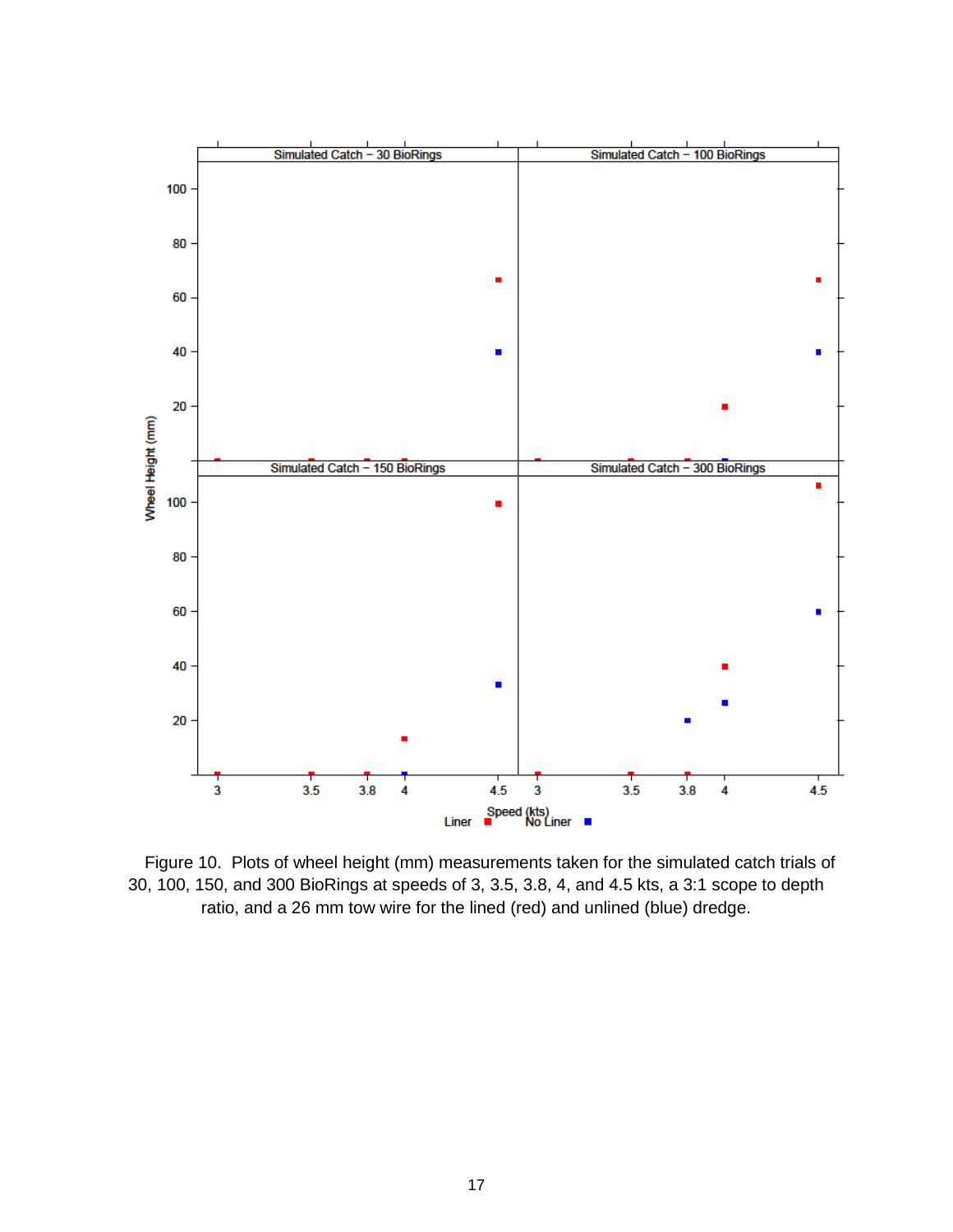

Figure 11. Plots of tow wire angle (degrees) measurements taken for the simulated catch trials of 30, 100, 150, and 300 BioRings at speeds of 3, 3.5, 3.8, 4, and 4.5 kts, a 3:1 scope to depth ratio, and a 26 mm tow wire for the lined (red) and unlined (blue) dredge.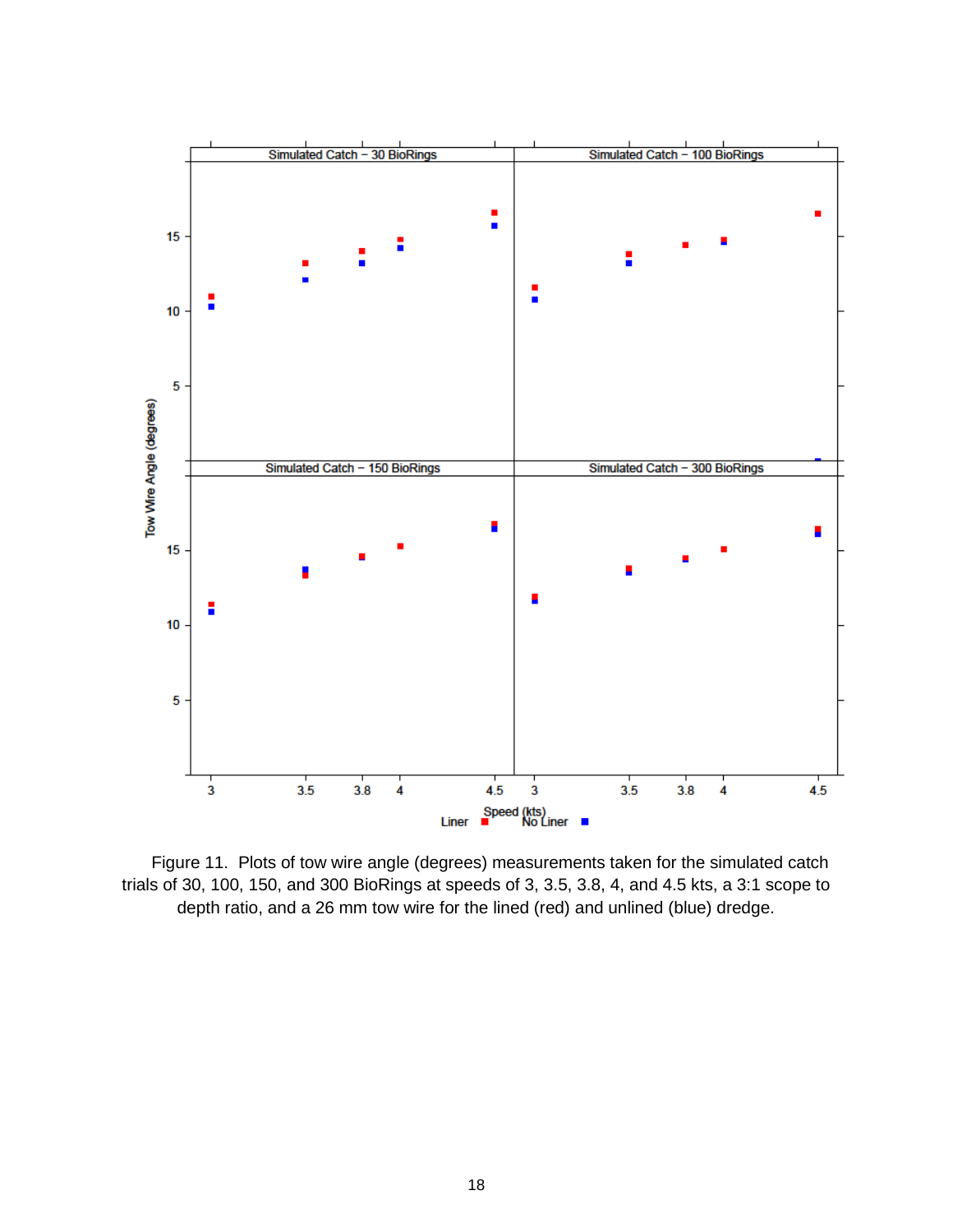

Figure 12. Plots of dredge angle (degrees) measurements taken for the simulated catch trials of 30, 100, 150, and 300 BioRings at speeds of 3, 3.5, 3.8, 4, and 4.5 kts, a 3:1 scope to depth ratio, and a 26 mm tow wire for the lined (red) and unlined (blue) dredge.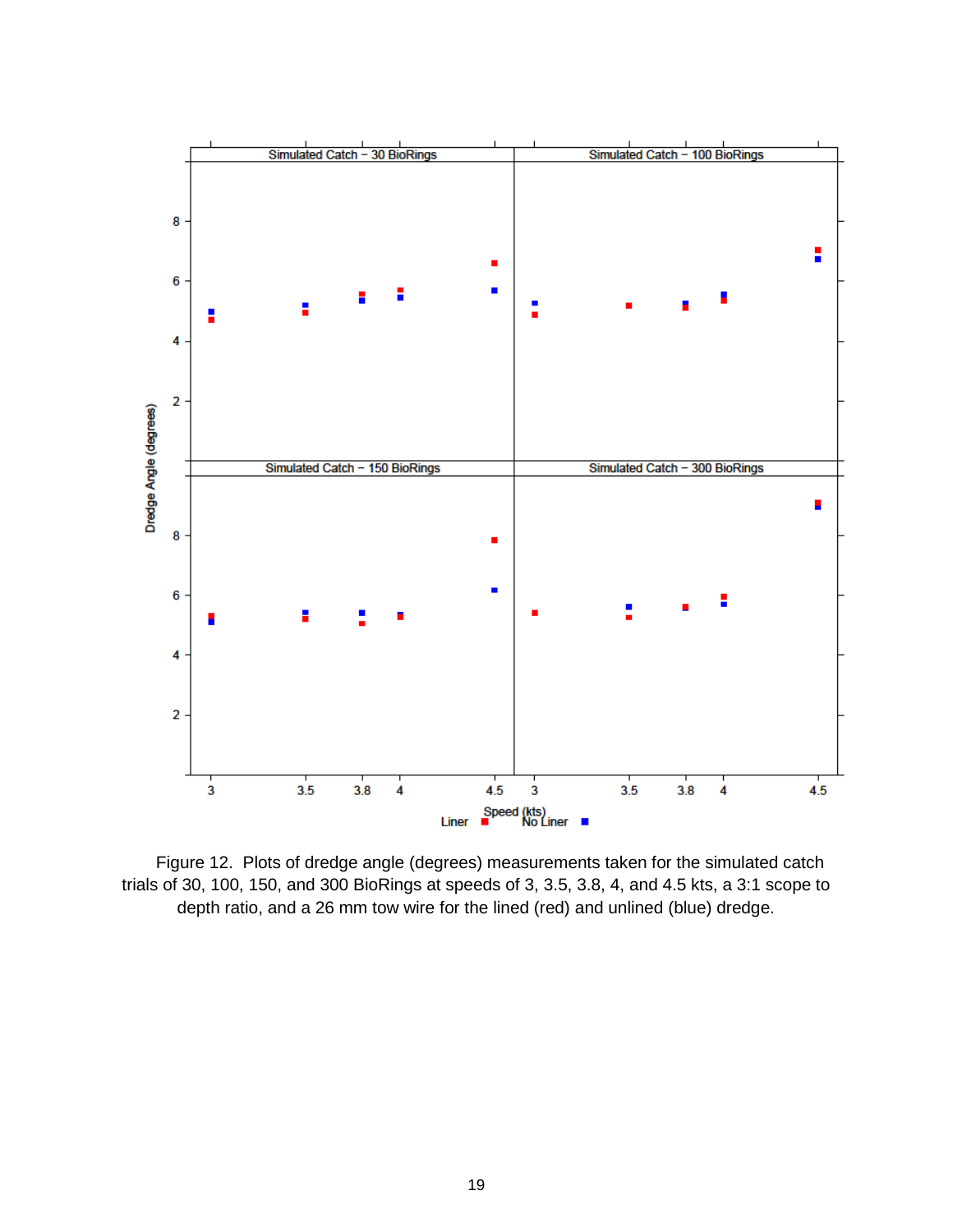

Figure 13. Plot of dredge angle (degrees) measurements taken for the simulated catch trials of 100 BioRings at speeds of 4, 4.1, 4.2, 4.3, 4.4, and 4.5 kts, a 3:1 scope to depth ratio, and a 26 mm tow wire for the lined (red) and unlined (blue) dredge.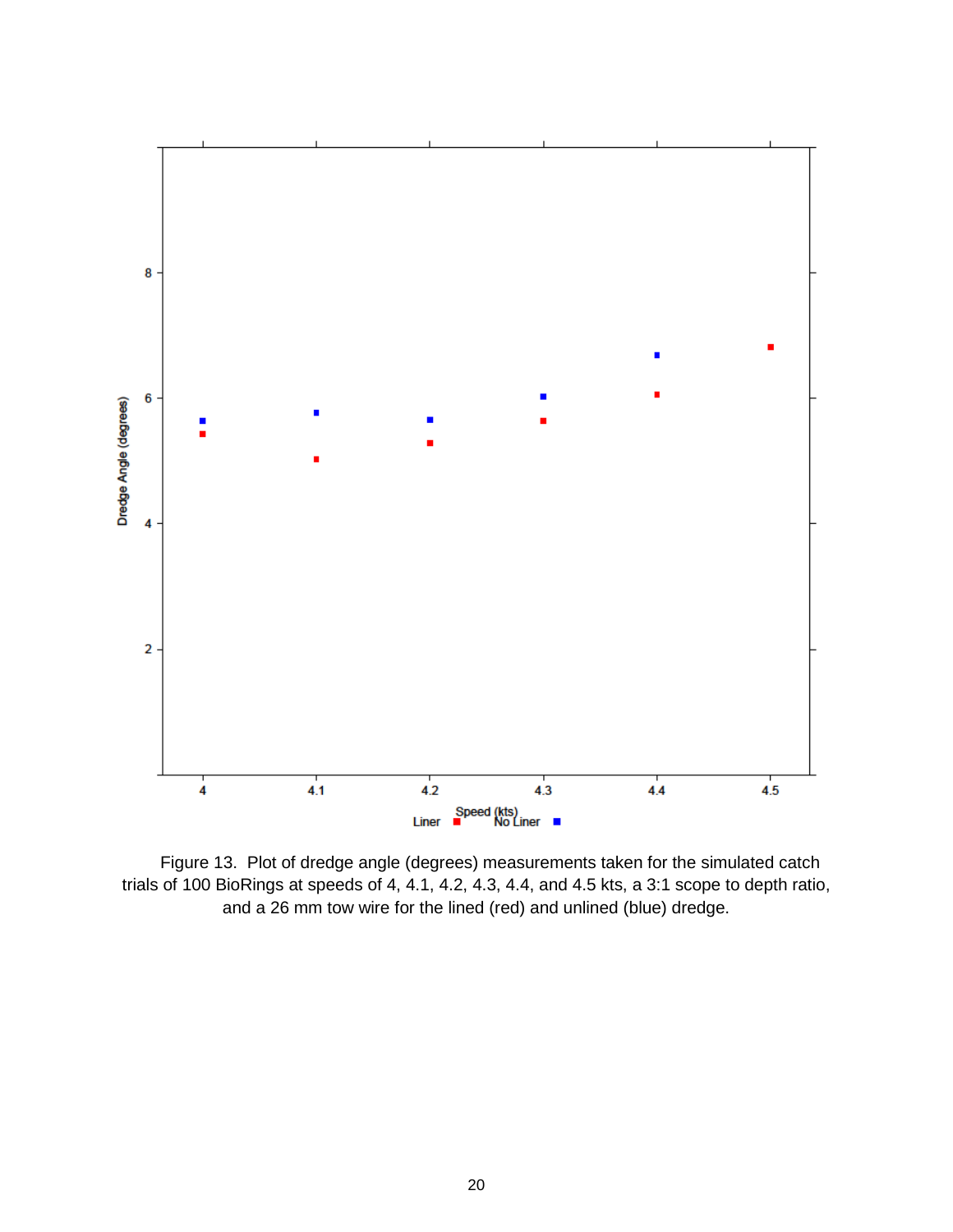#### *Regular Trials*

For Regular trials with a 26 mm tow wire, no catch, and a 3:1 scope to depth ratio, most measurements indicated the lined dredge had higher values than the unlined dredge. There was also a generally consistent increase in measurement values as speed increased for both the lined and unlined trials. The wheel was only observed to come off the bottom at the greatest speed of 4.5 kts, otherwise the wheel maintained contact with the conveyer belt. Observations of the dredge shoes at 4.5 kts showed the shoe heels were the only component that had contact with the conveyor belt and that the shoes moved around much more than at lower speeds. The greatest values for the twine top height and bag height increased with speed, but did not correspond to an increase in the wheel height off bottom. Dredge angle was relatively consistent across all speeds, although an increase was observed at 4.5 kts. For the lined dredge the average angle was 6.66 degrees and the unlined dredge the average was 5.52 degrees. At the required tow speed range of 3.8-4 kts, dredge angles for both the lined and unlined dredge were consistent. Average dredge angles were 5.39 and 5.29 for the lined dredge at 3.8 and 4 kts, respectively. For the unlined dredge the average dredge angle at 3.8 kts was 5.32 degrees and at 4 kts was 5.32 degrees.

#### *Simulated Catch Trials*

Simulated Catch trials for the 26 mm tow wire and a 3:1 scope to depth ratio indicated catch impacted some dredge measurements. Overall, results were similar to the Regular trial results in terms of the lined dredge versus the unlined dredge. The lined dredge tended to have higher values for all measurements. The lined dredge also had a greater bag height and a better shape compared to the unlined dredge. Twine top height, bag height, and the height of the wheel off bottom all increased for the greatest catch volume of 300 BioRings. Twine top height values tended to have higher values as catch increased, which is in contrast to the bag height measurements, which only increased at the greatest catch volume. The wheel height off bottom value started to increase at 3.8 kts at the greatest catch volume for the unlined dredge. For the lined dredge, the wheel height increased for catch volumes of 100, 150, and 300 BioRings at 4 kts, and the greatest distance off bottom was observed at 4.5 kts. The height off bottom for the greatest catch volume of 300 BioRings at 4 kts was double that of the observed height of bottom at low speeds and catch volumes. Dredge angle increased as speed and catch volume increased for the lowest two catch trials of 30 and 100 BioRings for both dredge configurations. For all catch volumes, the greatest dredge angle was observed at 4.5 kts for both the lined and unlined dredge trials. At the required speeds of 3.8 and 4 kts the difference in dredge angle between the two configurations was minimal across all catch volumes.

Simulated catch trials looking at a simulated catch of 100 BioRings, with a 26 mm tow wire, and speeds from 4-4.5 kts at 0.1 kt intervals indicated the lined dredge configuration had higher dredge angle values compared to the unlined dredge across all speeds except at 4.5 kts. At 4.5 kts dredge angles were similar. Dredge angle for both configurations was relatively consistent for speeds of 4-4.2 kts. Dredge angle began to increase at 4.3 kts, and again at 4.4 and 4.5 kts for both dredge configurations. For the lined dredge, dredge angle increased to 5.64 degrees at 4.3 kts, 6.05 degrees at 4.4 kts, and 6.82 degrees at 4.5 kts. For the unlined dredge, dredge angle increased to 6.02 degrees at 4.3 kts, 6.68 degrees at 4.4 kts, and 6.80 degrees at 4.5 kts. While the height of the wheel of the conveyor belt was not measured, video